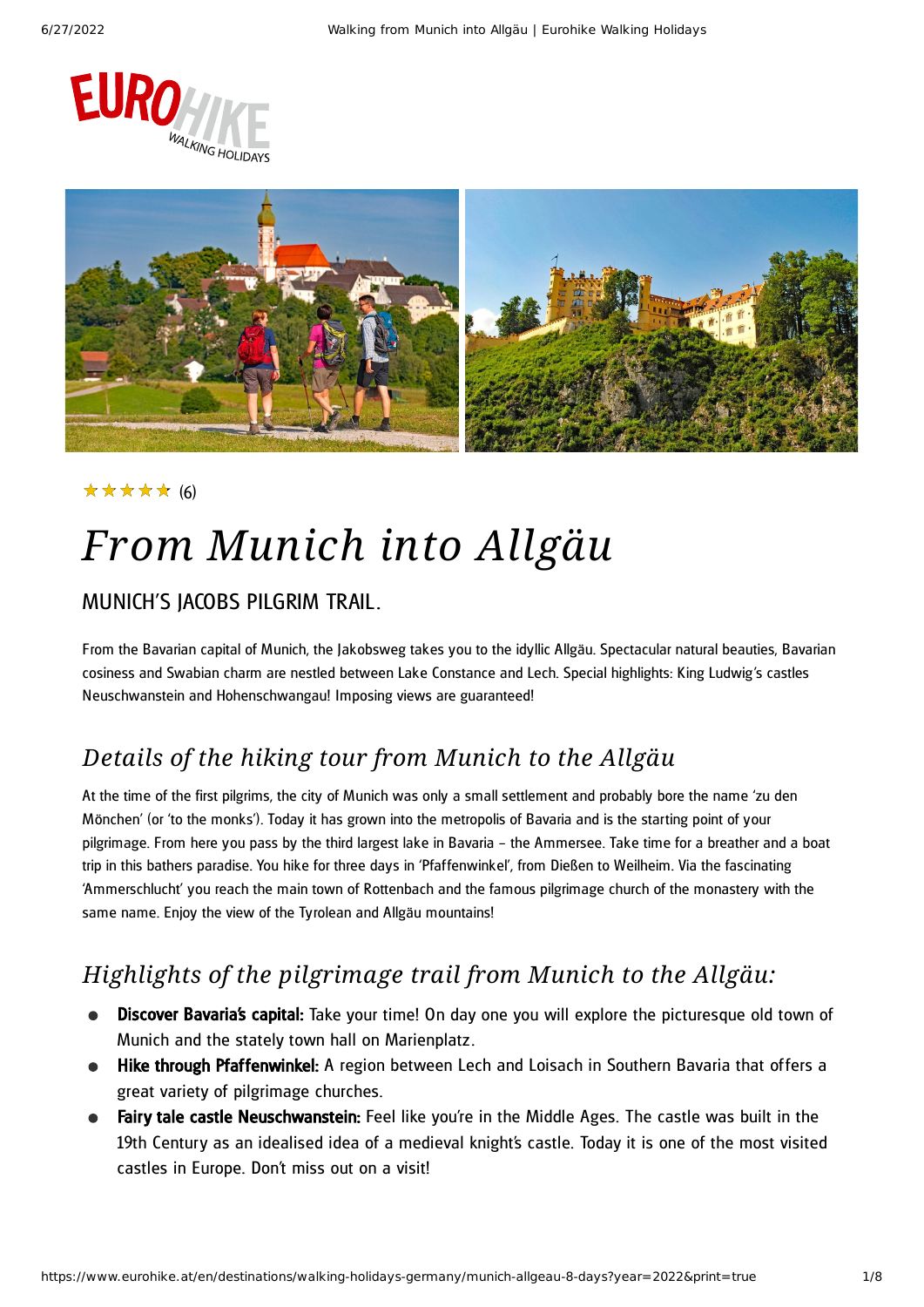

### To the online version

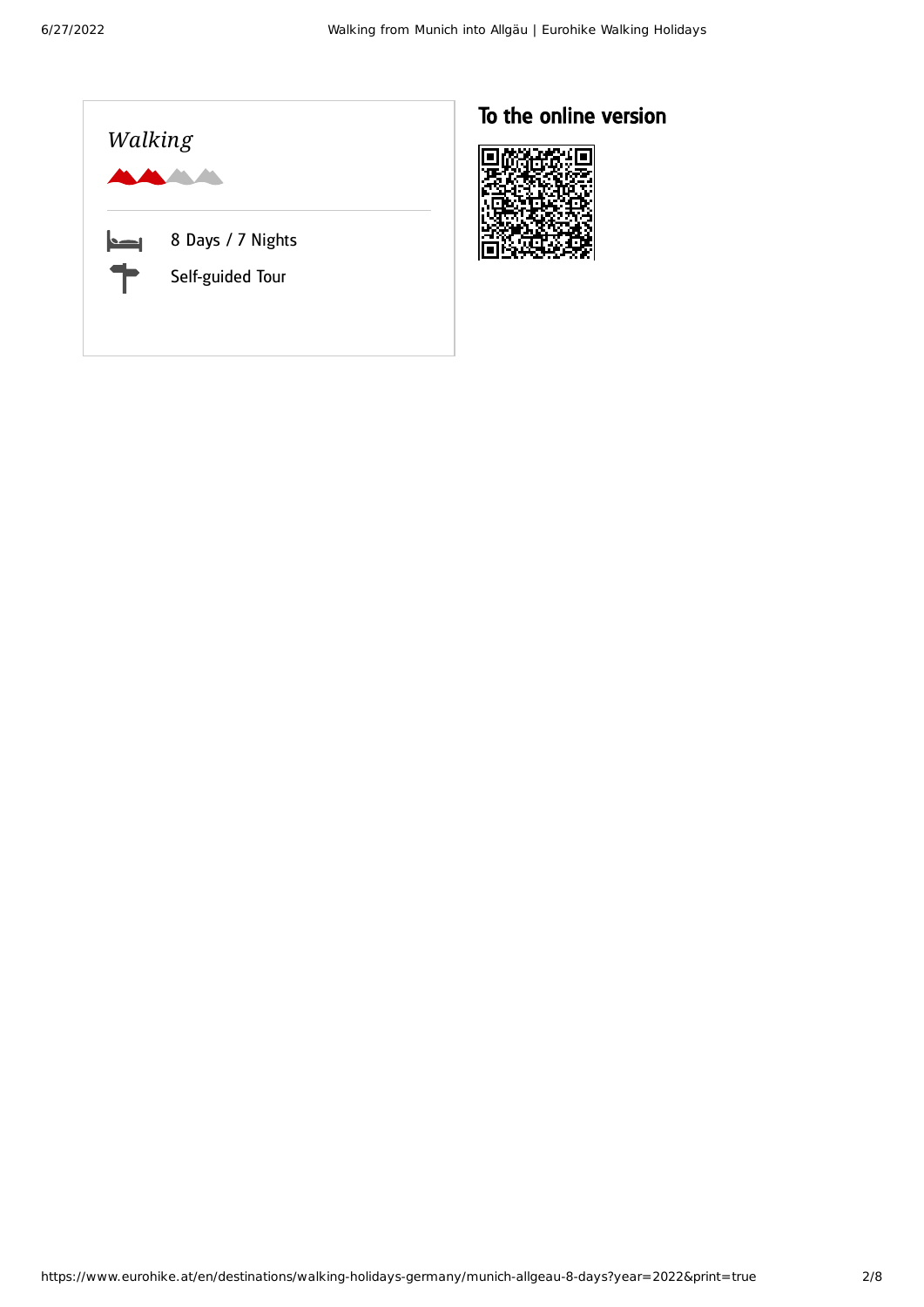## *Itinerary*

| DAY |  |
|-----|--|
| 1   |  |

DAY 2

*Arrival in [Munich](#page-2-0)*

<span id="page-2-0"></span>Hotel example: NYX [Hotel](http://www.nyx-hotels.com/munich)

<span id="page-2-1"></span>From Munich along the river Isar heading south. Past a zoo and taking in final amazing views of Munich, through the forests along the Isar to Schäftlarn monastery with its inn and beer garden.

Hotel example: Gut [Schwaige](https://hotel-gutschwaige.de/en/)

|  | $\odot$ approx. 5 hours |  |  |  |  | $\frac{1}{2}$ 23 km $\otimes$ 300 m $\otimes$ 150 m |  |
|--|-------------------------|--|--|--|--|-----------------------------------------------------|--|
|--|-------------------------|--|--|--|--|-----------------------------------------------------|--|



<span id="page-2-2"></span>Short transfer to Starnberg, Bavaria's well known sailing and spa paradise. From Starnberg via a gorge called the 'Maisinger Schlucht' to the Maisingersee, an idyllic lake surrounded by reeds and inviting beer gardens. Onwards to Andechs monastery with stunning views of lake Ammersee. Walking trail descends to the banks of this untouched lake on to Herrsching or by boat to Diessen.

Hotel example: [Seefelder](https://www.seefelder-hof.de/) Hof

|  | $\bigcirc$ approx. 4 to 5 hours |  |  |  |  | $1^{km}$ , 20 km $\approx$ 150 m $\approx$ 200 m |  |
|--|---------------------------------|--|--|--|--|--------------------------------------------------|--|
|--|---------------------------------|--|--|--|--|--------------------------------------------------|--|



*From Dießen am [Ammersee](#page-2-3) to Weilheim*

<span id="page-2-3"></span>A comfortable walk to Paterzeller Eibenwald, a forest with the biggest yew tree population in Bavaria. Through the Oderdinger Filz and characteristic Bavarian countryside on to Weilheim, a historic trade city. The next three days pass through a region in the South of Bavaria between the rivers Lech and Loisach called , Pfaffenwinkel', which is renowned for its diversity in pilgrimage churches.

Hotel example: [Vollmann](https://www.hotel-vollmann.com/)

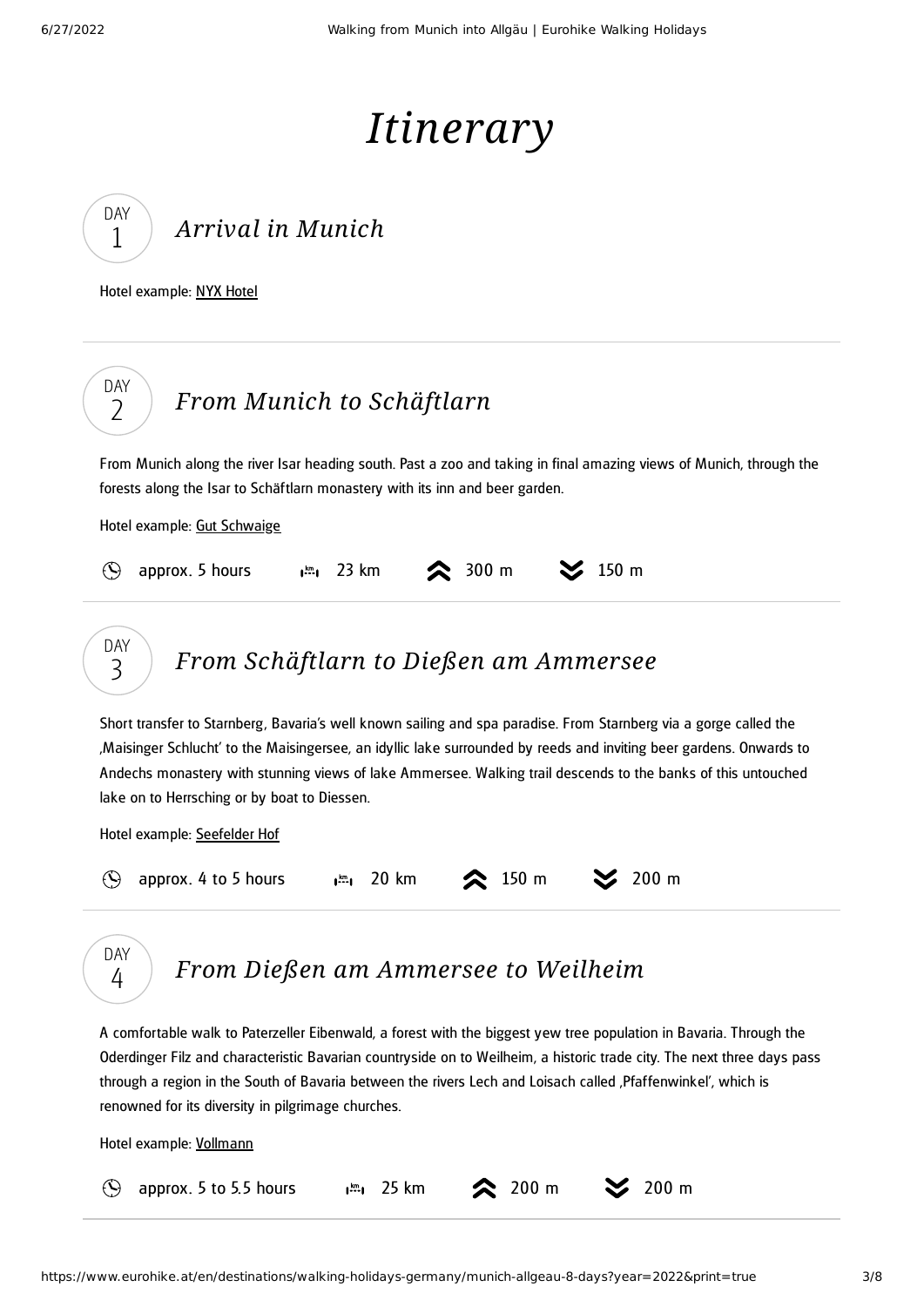<span id="page-3-0"></span>

<span id="page-3-2"></span><span id="page-3-1"></span>As a highlight of this walking tour it takes you to the banks of lake Forggensee, the gateway to the Allgäu region. Walk along the lake straight to the world famous fairy tale castle 'Neuschwanstein'. Passing Lake Schwansee, the trail finally leads to Füssen, the end of an exciting week of walking.

Hotel example: [Hirsch](https://www.hotelfuessen.de/en/)

| $(\blacktriangle)$ | approx. 4.5 hours |                        | $\mathsf{L}^{\text{Im}}$ , 17 km $\approx$ 300 m $\approx$ 300 m |  |
|--------------------|-------------------|------------------------|------------------------------------------------------------------|--|
| DAY<br>-8          |                   | Departure or extension |                                                                  |  |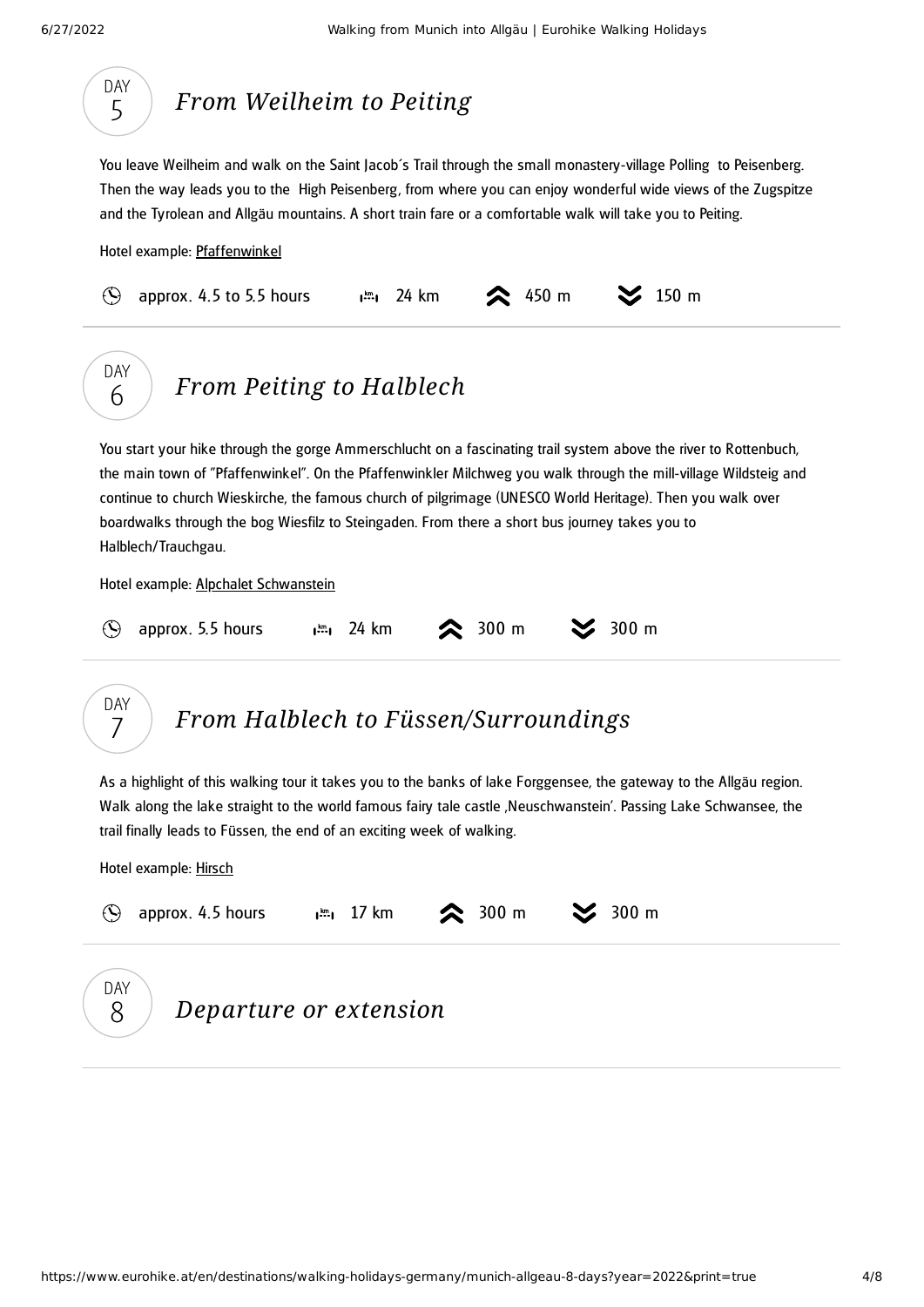## *Characteristics of the route*

Tours are easy however for tours up to 5.5 hours good basic fitness level is required. In parts some sections can be shortened by taking a bus. Walks are on well maintained walking and forest trails as well as asphalted paths. Only minor altitude differences due to walks mainly in valleys.

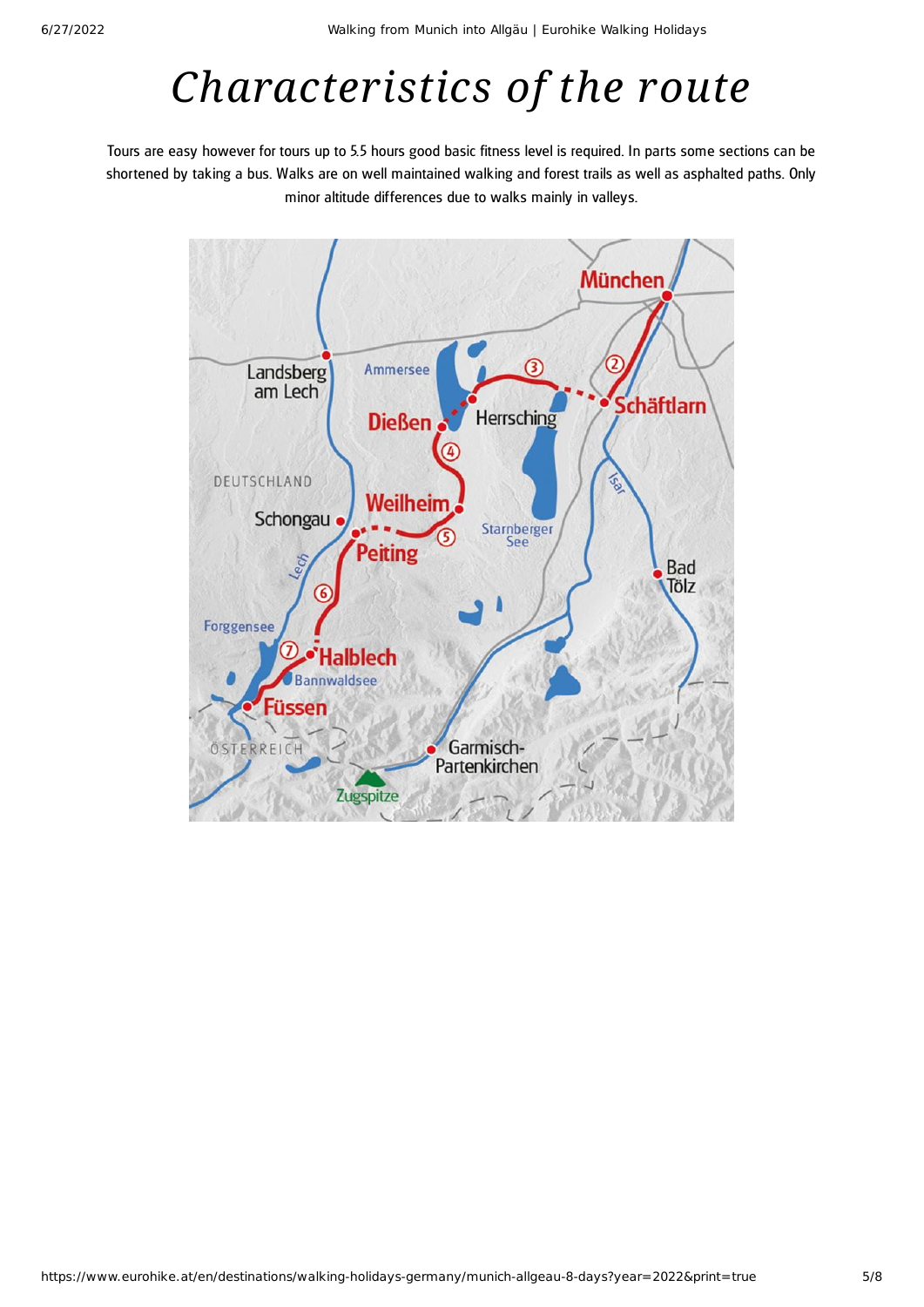### *Prices and events*

### *Place of arrival: Munich*

|                                               | Season 1<br>$09.04.2022 -$<br>14.05.2022<br>Arrival Saturday | Season 2<br>15.05.2022 - 18.06.2022  <br>07.08.2022 - 03.09.2022  <br>Arrival Saturday | Season 3<br>19.06.2022 - 06.08.2022  <br>04.09.2022 - 08.10.2022  <br>Arrival Saturday |  |  |
|-----------------------------------------------|--------------------------------------------------------------|----------------------------------------------------------------------------------------|----------------------------------------------------------------------------------------|--|--|
| From Munich into Allgäu, 8 days, DE-MUWMF-08X |                                                              |                                                                                        |                                                                                        |  |  |
| Base price                                    | 669.00                                                       | 729.00                                                                                 | 769.00                                                                                 |  |  |
| Surcharge single room                         | 269.00                                                       | 269.00                                                                                 | 269.00                                                                                 |  |  |

Category: 4\*\*\*\* hotel in Munich, 3\*\*\* hotels and inns

For arrivals after 17.09.2022 double overnight stay in Schäftlarn instead of overnight stay in Munich

Extra night prices for Munich valid until 16.09.2022, dates after that on request

# *Additional nights*

### *Place of arrival: Munich*

|                       | Season 1<br>Apr 9, 2022 - May<br>14, 2022<br><b>Arrival Saturday</b> | Season 2<br>May 15, 2022 - Jun 18, 2022  <br>Aug 7, 2022 - Sep 3, 2022  <br>Arrival Saturday | Season 3<br>Jun 19, 2022 - Aug 6, 2022  <br>Sep 4, 2022 - Oct 8, 2022  <br>Arrival Saturday |
|-----------------------|----------------------------------------------------------------------|----------------------------------------------------------------------------------------------|---------------------------------------------------------------------------------------------|
| <b>Munich</b>         |                                                                      |                                                                                              |                                                                                             |
| Double room p. P.     | 89.00                                                                | 89.00                                                                                        | 89.00                                                                                       |
| Surcharge single room | 69.00                                                                | 69.00                                                                                        | 69.00                                                                                       |
| Füssen/Surroundings   |                                                                      |                                                                                              |                                                                                             |
| Double room p. P.     | 85.00                                                                | 85.00                                                                                        | 85.00                                                                                       |
| Surcharge single room | 65.00                                                                | 65.00                                                                                        | 65.00                                                                                       |

Prices per person in EUR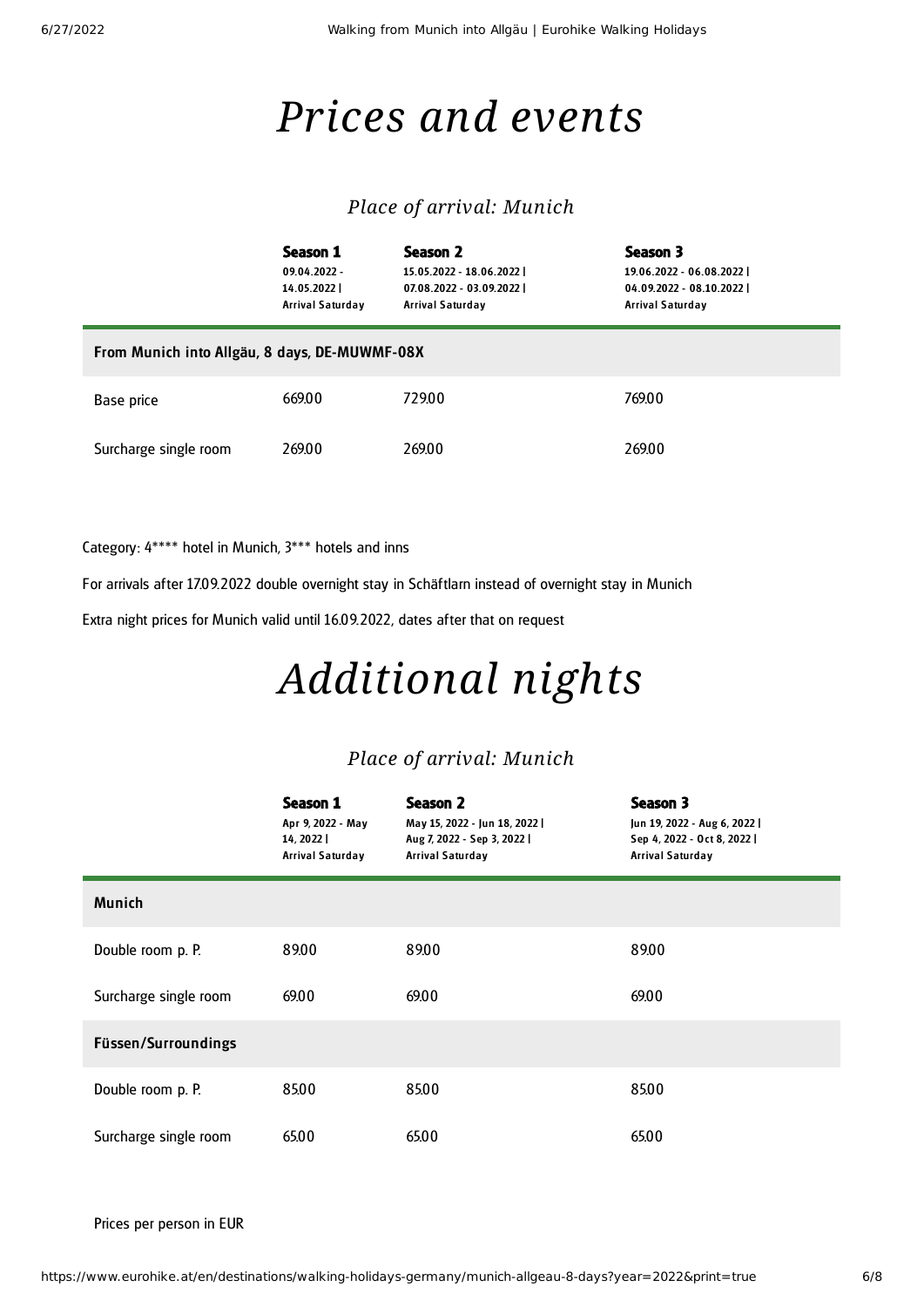# *Services and infos*

#### Services

#### Included:

- Accommodation as already mentioned
- Breakfast
- Luggage transfer
- Welcome briefing (German, English)
- 1 Transfer from Schäftlarn to Starnberg
- 1 Boat ride from Herrsching to Diessen  $\bullet$
- Carefully elaborated route description
- Detailed travel documents 1x per room (German,  $\bullet$ English)
- App for Navigation and GPS-data available  $\bullet$
- Service hotline

#### Infos

#### Arrival / Parking / Departure:

- Train station Munich and underground to hotel.
- Munich airport.
- Parking: parking spaces available in hotel garage  $\bullet$ approx. EUR 50 per week , no reservation taken. Unguarded parking spaces near hotel free of charge.
- Return train journey from Füssen to Munich, duration approx. 2 hours (1x change trains).

#### Things to note:

- Tourist tax, if due, is not included in the price  $\bullet$
- Train fare from Peissenberg to Peiting, approx.  $\bullet$ EUR 5 per person
- Bus fare from Steingaden to Halblech, approx.  $\bullet$ EUR 5 per person
- $\bullet$ With double overnight stay in Schäftlarn: Tram ride Schäftlarn – Munich, approx. EUR 5 per person
- Special dates on request  $\bullet$
- Further important information according to the package travel law can be found [here](https://www.eurohike.at/en/travel-information/before-the-tour/pci)!